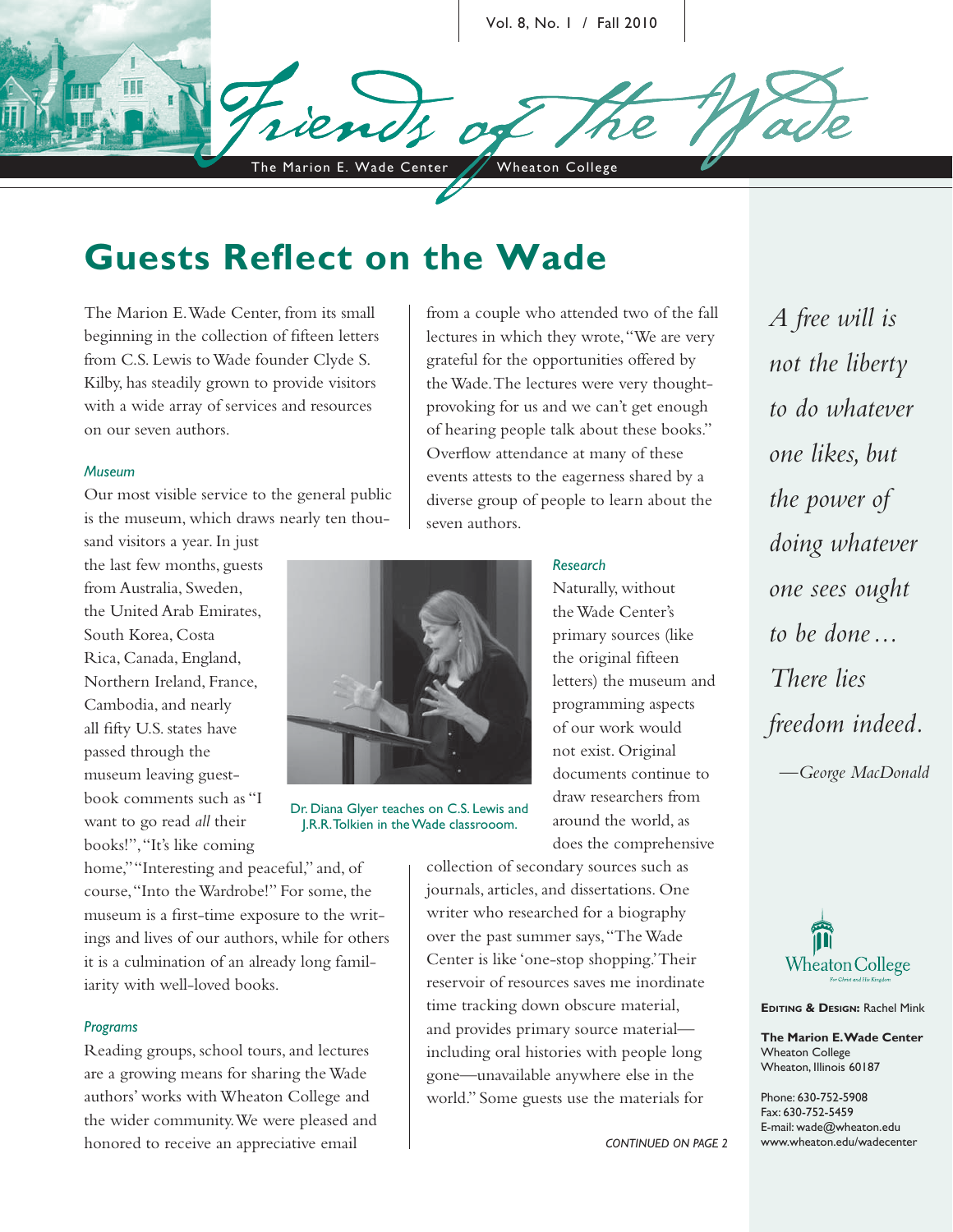# **Corner Corner**

**Director's**

Director's

The Wade Center has had since its inception a vital association with the United Kingdom. My October trip to England took me first to Durham University to research the 1943 Riddell Memorial Lectures delivered by C.S. Lewis that were then published as *The Abolition*  of Man. The two files the archivists had waiting for me exceeded my expectations, providing hitherto unexamined information about the occasion of the invitation, the reception of the lectures, and follow-up points of interest between Lewis and Lord Eustace Percy, Vice Chancellor of the University.

My second stop was a little village just outside the city of Hull, where it was my pleasure to meet with Thomas McAlindon, emeritus Professor of Medieval and Renaissance Literature and the only person to have completed a PhD under C.S. Lewis while Lewis was at Cambridge. Professor McAlindon, whose recollections appear in Volume 27 of *SEVEN*, kindly supplemented his written contribution with an interview for the Wade Center's Oral History Project. On the final day of my trip, I gave a talk to the Oxford C.S. Lewis Society on "C.S. Lewis and Historic Evangelicalism."

I am grateful for the ways these interactions and others over the two weeks I spent with our British colleagues reinforce and strengthen the Wade Center's work here in the United States.

WITH ALL GOOD WISHES.

ly hitchell

## **Did You Know?**

C.S. Lewis's third Narnian story, *The Voyage of the Dawn Treader*, has been adapted for film by Fox/Walden Media and appears

in theaters in December 2010. With the release of the film, many school groups are reading Lewis's book and making a visit to the Wade Center to learn more about his life and works. Guests in the museum can trace the *Dawn Treader*'s journey in a new display featuring a threedimensional model of the dragon-prowed ship. Our thanks go to Wade Center office assistant Shawn Mrakovich and her husband Pete for their creativity in constructing and installing this exhibit. **W**

### **Guests Reflect on the Wade**

*CONTINUED FROM PAGE 1*

non-academic purposes: a pastor who spends time in the Kilby Reading Room when he travels to the Wheaton area says, "There is so much inspiring writing and history there that it's almost like entering another world, like Narnia, that gives me a glimpse back at my world from a fresh perspective."

#### *Relationships*

Many visitors identify interactions with the staff as one of the main advantages to researching at the Wade Center. An experienced researcher new to the Wade commented: "I was a bit startled to discover that everyone at the Wade actually cares, genuinely, about me and my work." Another observed, "The accessibility of the scholars who serve there is like no other library I have used." Contrary to stereotypes of musty lonely repositories, researchers use words like "relational," "congenial," "inviting," and "supportive" to describe their experiences at the Wade Center.

#### *Catalog Update*

While the Wade has much to offer in terms of materials, staff expertise and availability, as well as a beautiful working environment, the matter of ready

> information about our holdings continues to concern researchers. As one otherwise pleased guest said "I couldn't find everything I needed. You might look into making your holdings

more obvious." Another user suggested, "An online catalog would be wonderful." This feedback confirms that the investment we are making in the catalog update project (see Spring 2010 Newsletter) will be greatly appreciated and put to immediate use by researchers. At present, we have raised just over half of the funds needed for this project, and will be able to begin the initial phase soon. We are grateful for the gifts from many Friends of the Wade that have made it possible to start addressing

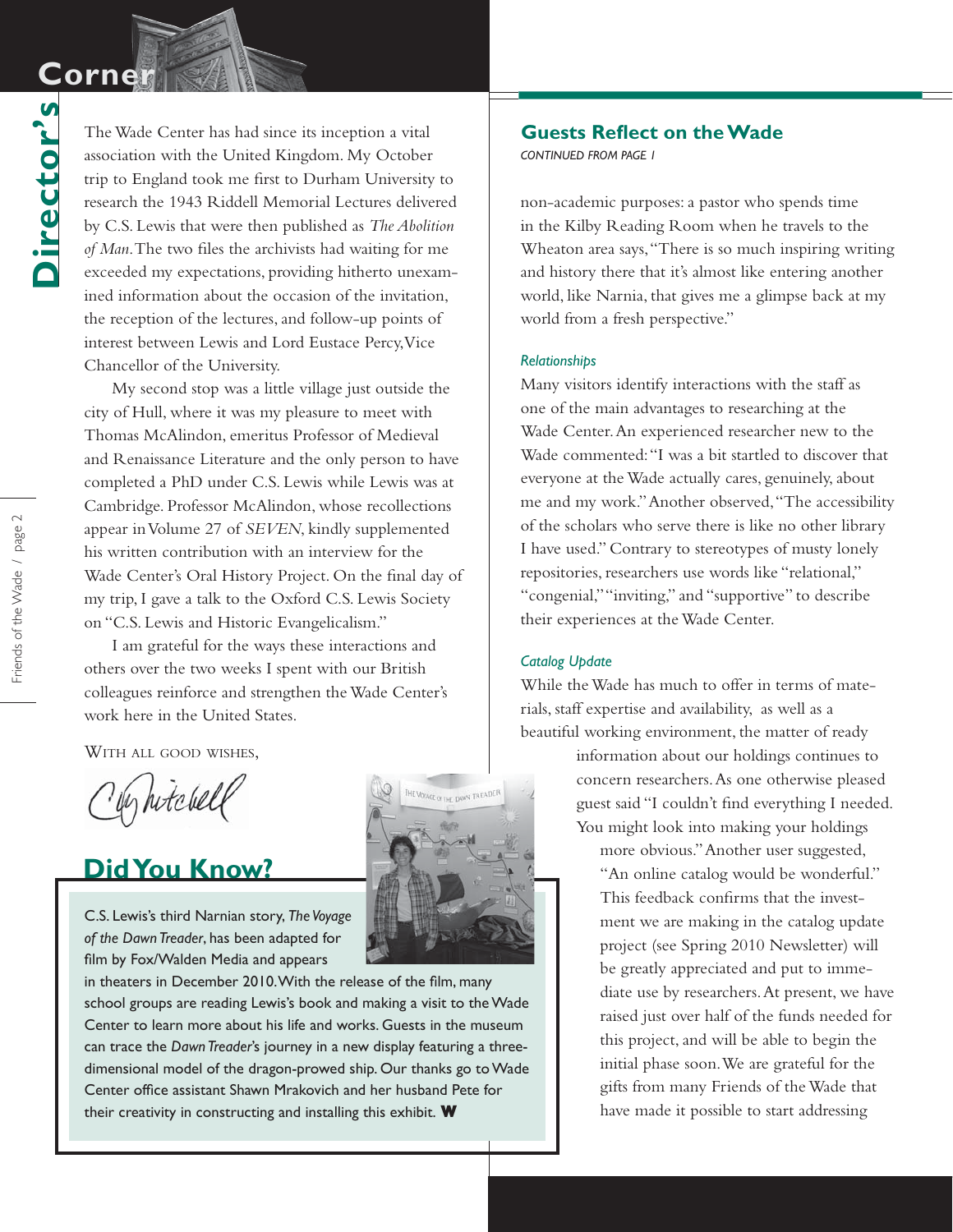this urgent need. However, we still need to raise around \$75,000 to bring the catalog update to completion, so please consider making a gift to the Wade Center designated for the "Cataloging Project."

#### *Your Role*

We hope that in hearing directly from Wade Center users you can feel a sense of ownership in this work, and see its immediate and lasting value to many people. As one author declared, "I have worked in or consulted over three dozen archival repositories and libraries, from small town historical societies to manuscript collections at Ivy League universities; I can say with absolute conviction that the Wade Center is a precious blend of the best qualities of them all." We could not provide the services and programs that we do without the financial gifts, volunteering, and encouragement of the Friends of the Wade. Thank you for your support. **W**

## **Spotlight on** *SEVEN*

## **Volume 27**

The Wade Center is pleased to announce that Volume 27 of our annual journal, *VII: An Anglo-American Literary Review*, will soon be forthcoming.

Of particular interest this year is the publication of a manuscript fragment by C.S. Lewis. Identified by Dr. Stephen Beebe of Texas State University, this text appears in the same notebook containing the "Lefay Fragment" (held at the Bodleian Library in Oxford) and is an exploration of language and meaning. Also featured in this volume are poems by Owen Barfield, review essays on MacDonald and Chesterton scholarship, and a talk on J.R.R. Tolkien by Clyde S. Kilby. Order forms are available online at *www.wheaton.edu/ wadecenter/seven/sevenvolumes.htm*.**W**

# **Where Lasting Things Come Into Focus**



The Wade Center is one of those precious places on earth where I have most clearly felt the vast communion of saints. It is where I have felt anew the glorious weight of G.K. Chesterton's admonition that we must be democratic and include the council of the dead in taking a vote on things. And grinned to feel George MacDonald correct him with,

"The living, the council of the living! We are more alive now…" It is where I could more easily put off the burden of competitiveness and know that indeed we are each called to a particular task and everyone's call matters. There's simply so much to do! There's

always enough work to go around! Here, whether muchpublished or not at all, I know I'm part of a special inner ring—the concentric kind that keeps widening in weird and wonderful ways. At the Wade, every day is hobbit day. Here I can better learn how to do my work. Here I can better hear the "vast whispering gallery of the universe" (G.K.C.), and better feel what Eugene Peterson captured in his wonderful paraphrase of Colossians: "So spacious is he, so roomy, that everything of God finds its proper place in him without crowding …—people and things, animals and atoms-get properly fixed and fit together in vibrant harmonies…" The beautiful Wade Center is one of those places on earth where lasting things come into focus and astonish with bold hope and deep, deep joy.

Monika Hilder Surrey, British Columbia